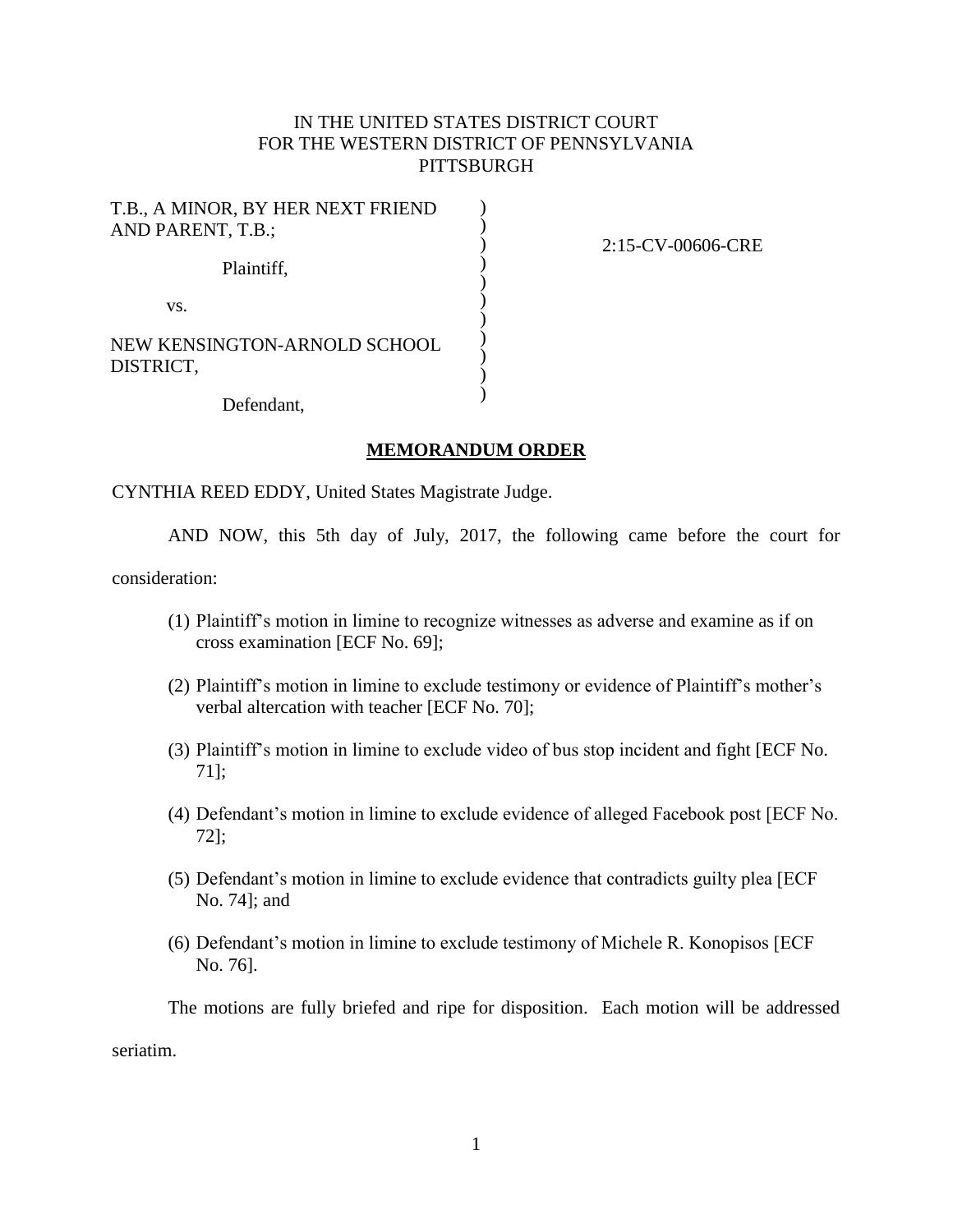#### **1. Plaintiff's motion in limine to recognize witnesses as adverse and examine as if on cross examination [ECF No. 69]**

Plaintiff's motion in limine to recognize witnesses as adverse and examine as if on cross examination is **GRANTED**. Plaintiff's motion is unopposed. Plaintiff may call School District personnel in her case in chief and recognize such witnesses as adverse witnesses and use leading questions as if on cross-examination. The scope of the examinations shall be confined to the witnesses' knowledge of District policies and procedures concerning bullying and sexual harassment and their role in implementing and enforcing such policies and procedures. Defendant may examine these witnesses during Plaintiff's case in chief as if calling the witness during the Defendant's case in chief. Plaintiff may then re-direct the witness as if on crossexamination in Defendant's case in chief relating to the subject matter of the testimony developed by defense counsel on direct. Any further questioning will be subject to the undersigned's discretion at trial.

### **2. Plaintiff's motion in limine to exclude testimony or evidence of Plaintiff's mother's verbal altercation with teacher [ECF No. 70]**

Plaintiff's motion in limine to exclude testimony or evidence of Plaintiff's mother's verbal altercation with teacher is **GRANTED**. Any testimony or evidence relating to the altercation between Ms. LaCava and Plaintiff's mother at the local convenience store is excluded as it is not probative of or relevant to proving or disproving any element of Plaintiff's alleged Title IX violation under Federal Rule of Evidence ("F.R.E") 401 and 403. However, this order does not preclude any testimony or evidence relating to any parent-teacher conference between Plaintiff's mother and Ms. LaCava, as such evidence or testimony is relevant in determining whether the School District acted with deliberate indifference.

### **3. Plaintiff's motion in limine to exclude video of bus stop incident and fight [ECF No. 71]**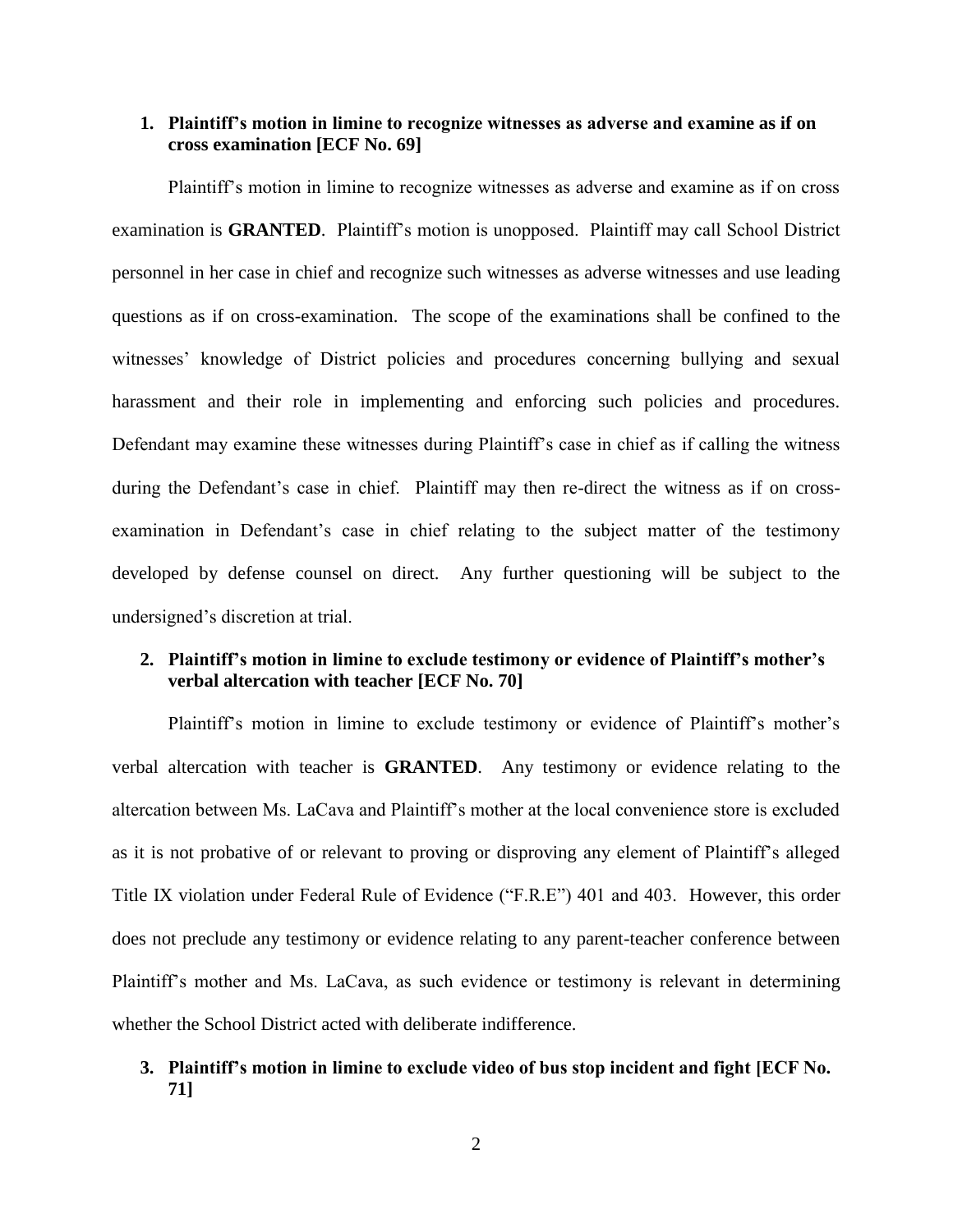Plaintiff's motion in limine to exclude video of bus stop incident and fight is **GRANTED**

**IN PART.** Defendant may not use the video of the bus stop incident and fight as it is unfairly prejudicial to the Plaintiff under F.R.E. 403 and has the potential of confusing the jury in making their determination of whether Plaintiff was subjected to peer-on-peer sexual harassment in violation of Title IX. Defendant may, however, use the video for impeachment purposes, subject to the court's discretion and any renewed objection at trial.

# **4. Defendant's motion in limine to exclude evidence of alleged Facebook post [ECF No. 72]**

Defendant's motion in limine to exclude evidence of alleged Facebook post is **DENIED**. The statements made in the Facebook post are not hearsay under F.R.E. 801, as the statements are not asserted for their truth, but rather are evidence of Plaintiff's harassment. Further, testimony concerning this Facebook post is relevant under F.R.E. 401 as it tends to prove that Plaintiff was harassed by her peers. Defendant's argument that the Facebook post could not have been created during the school day because students cannot access Facebook on the district's server is unconvincing, as students have the ability to access Facebook and other social media sites through their personal electronic devices during the school day, regardless of whether the School District blocks such access on its servers. Further, there is evidence that students harassed Plaintiff with regards to this Facebook post while Plaintiff was in school, and that students spread rumors of the Facebook post during school hours, thus it is relevant to show peer-to-peer harassment within the purview of Title IX. Defendant's argument that it did not have the authority to rectify out of school behavior by punishing the student who created the Facebook post is not at issue here. Any confusion regarding the School District's obligations to address sexual harassment will be resolved by an appropriate jury instruction.